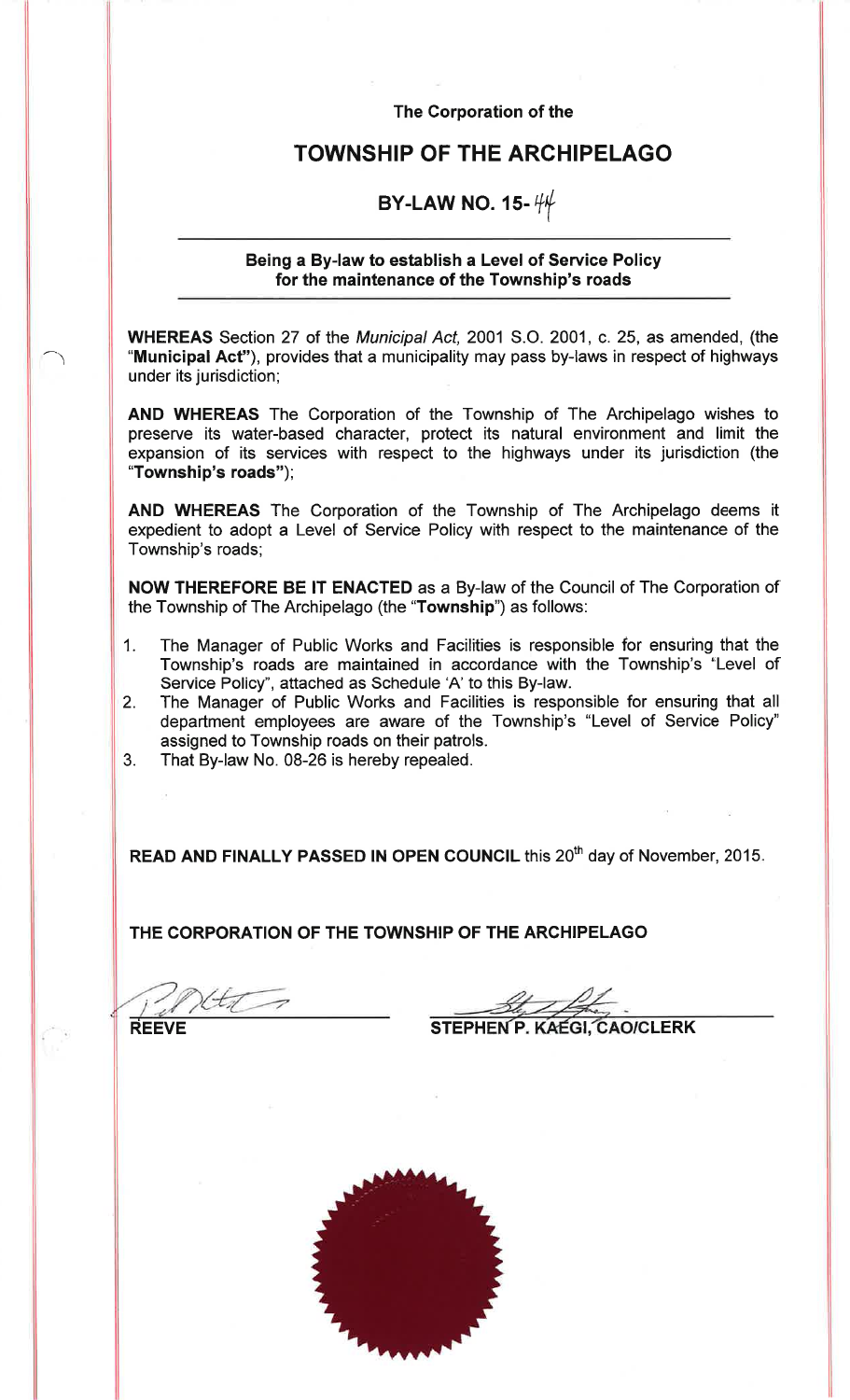Township of The Archipelago

## Public Works



# LEVEL OF SERVICE POLICY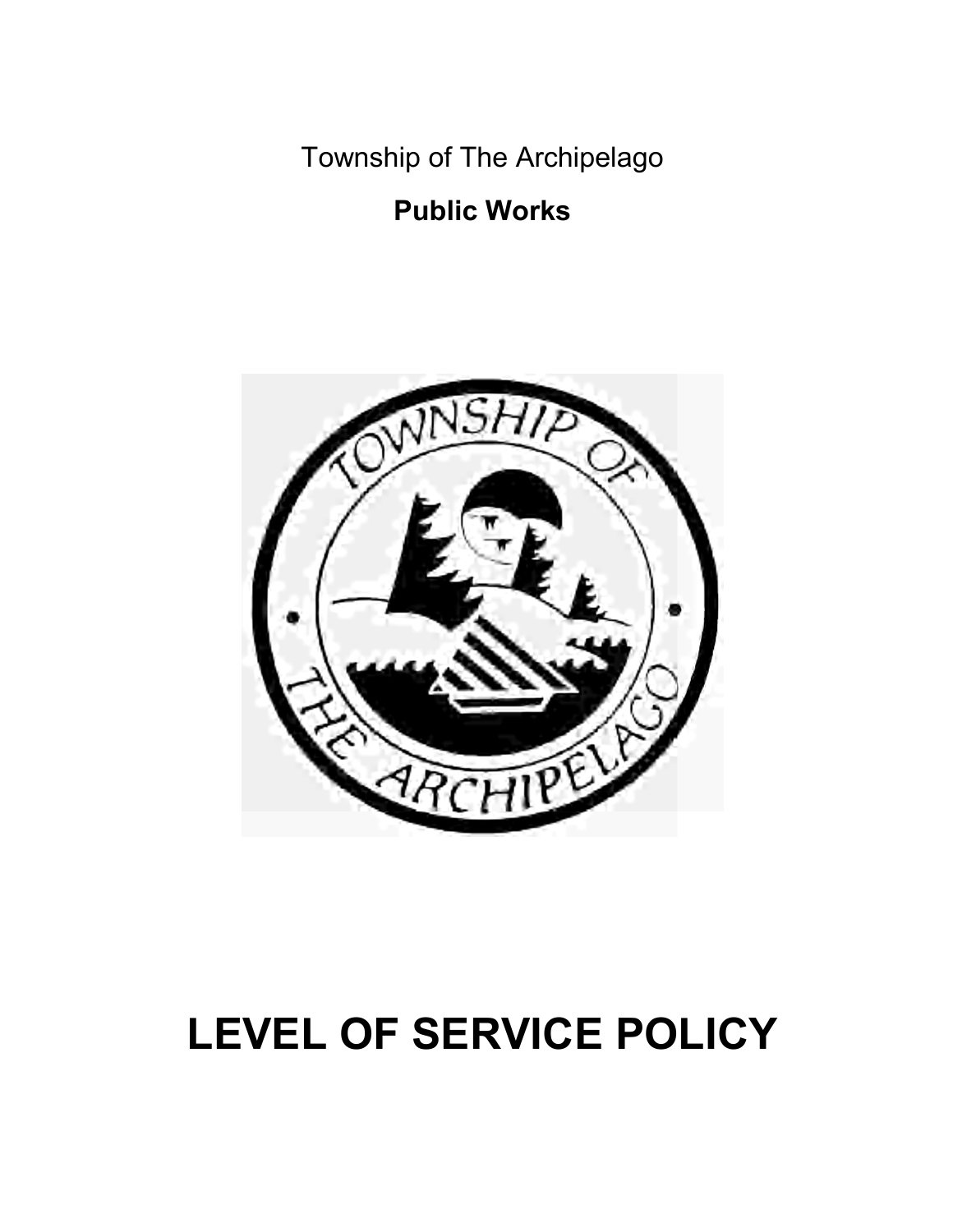## **Contents**

| 1.1 |       |  |
|-----|-------|--|
| 1.2 |       |  |
| 1.3 |       |  |
| 1.4 |       |  |
|     |       |  |
| 2.1 |       |  |
| 2.2 |       |  |
| 2.3 |       |  |
|     | 2.3.1 |  |
|     | 2.3.2 |  |
|     |       |  |
|     |       |  |
| 3.1 |       |  |
| 3.2 |       |  |
| 3.3 |       |  |
|     | 3.3.1 |  |
|     | 3.3.2 |  |
|     | 3.3.3 |  |
|     | 3.3.4 |  |
|     | 3.3.5 |  |
|     | 3.3.6 |  |
|     |       |  |
| 4.1 |       |  |
| 4.2 |       |  |
| 4.3 |       |  |
|     |       |  |
| 5.1 |       |  |
| 5.2 |       |  |
| 5.3 |       |  |
|     |       |  |
| 6.1 |       |  |
| 6.2 |       |  |
| 6.3 |       |  |
|     |       |  |
| 7.1 |       |  |
| 7.2 |       |  |
| 7.3 |       |  |
|     |       |  |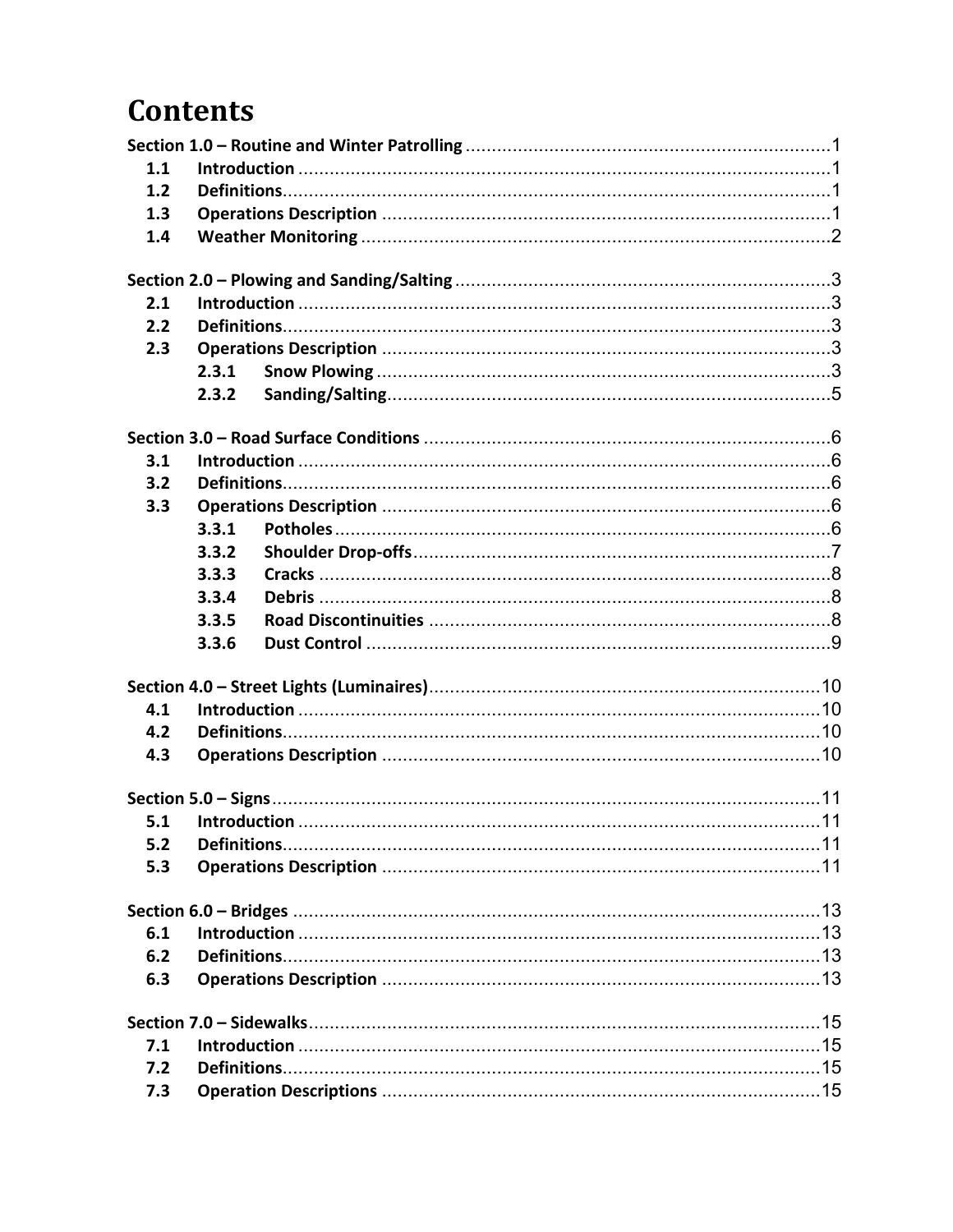## Section 1.0 – Routine and Winter Patrolling

#### 1.1 Introduction

The Township of The Archipelago will provide a level of service for routine patrolling that meets the Minimum Maintenance Standards O. Reg. 239/02 Section 3, under The Municipal Act 2001.

Road classifications are in accordance with O. Reg. 239/02. There are currently no Class 1,2,3 or Class 4 highways within the jurisdiction of the Township of The Archipelago.

#### 1.2 Definitions

*"day"* means a 24-hour period.

*"highway"* means a common and public highway maintained by the Township of The Archipelago and includes any bridge, trestle, viaduct or other structure forming part of the highway.

*"weather"* means air temperature, wind and precipitation.

*"substantial probability"* means a significant likelihood considerably in excess of 51 per cent.

#### 1.3 Operations Description

a) The Township of The Archipelago will routinely patrol highways at a frequency set out in Table 1A below.

#### Table 1A: Routine Patrolling Frequency

| <b>Classes of Highway</b> | <b>Patrolling Frequency</b> |
|---------------------------|-----------------------------|
| 5 and 6                   | once every 30 days          |

- b) Routine Patrolling will be carried out by driving on the highway to check for conditions described in O. Reg. 239/02 and this level of service policy.
- c) Routine Patrolling is not required between sunset and sunrise.
- d) In addition to routine patrolling, the municipality will select representative highways to patrol during winter maintenance.
- e) Winter patrol routes will not operate when conditions have been identified throughout the Municipality that will require commencement of snowplowing or sanding operations. The patroller may then be reassigned to snowplowing and/or sanding. The winter patrol and winter maintenance activity are an interchangeable function.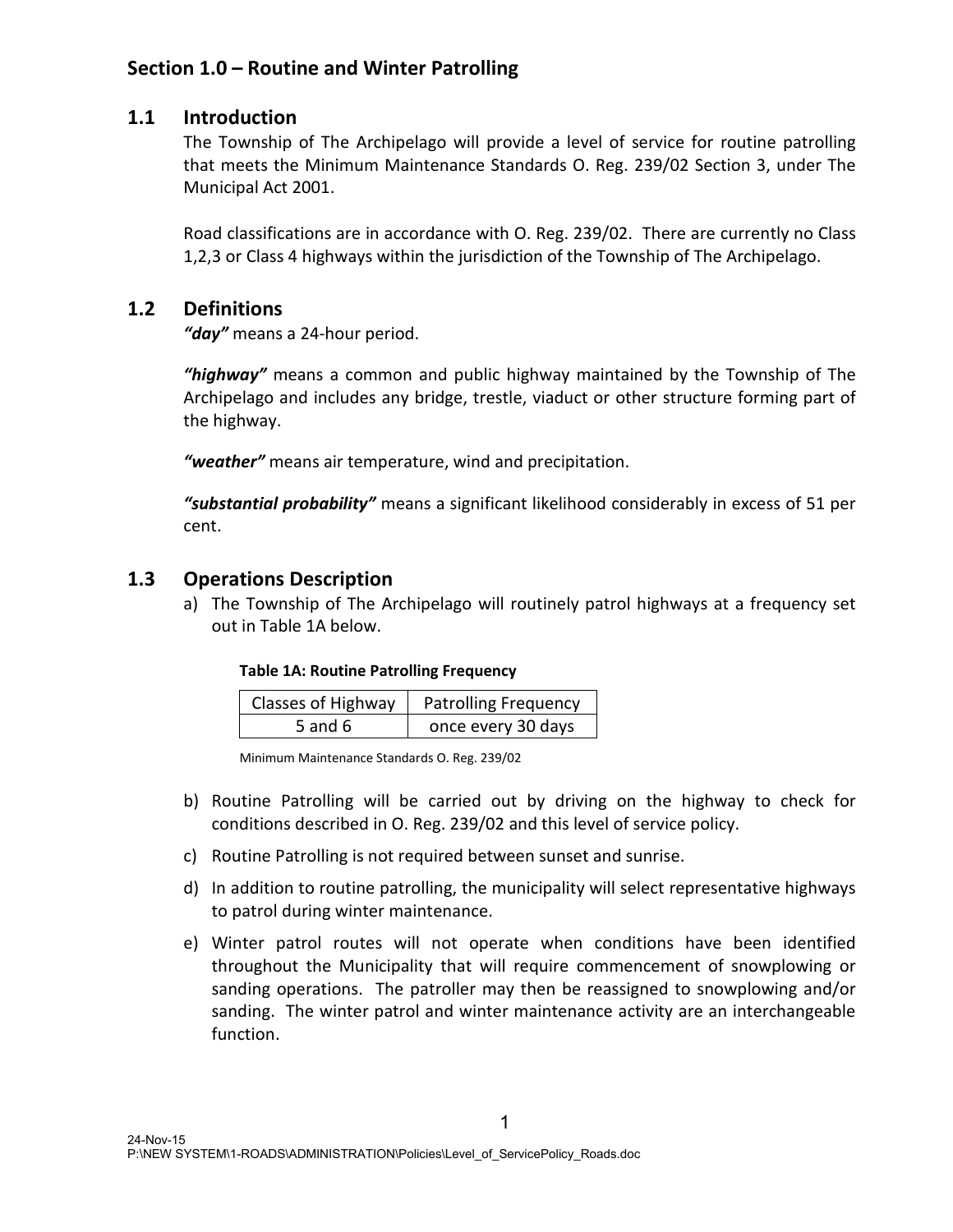f) If it is determined by the municipality that the weather monitoring referred to in section 1.4 indicates that there is a substantial probability of snow accumulation on roadways, ice formation on roadways or icy roadways, the minimum standard for patrolling highways is, in addition to that set out in section 1.3, to patrol highways that the municipality selects as representative of its highways, at intervals deemed necessary by the municipality, to check for such conditions.

#### 1.4 Weather Monitoring

- a) From October 1 to April 30, the minimum standard is to monitor the weather, both current and forecast to occur in the next 24 hours, once every shift or three times per calendar day, whichever is more frequent, at intervals determined by the municipality.
- b) From May 1 to September 30, the minimum standard is to monitor the weather, both current and forecast to occur in the next 24 hours, once per calendar day.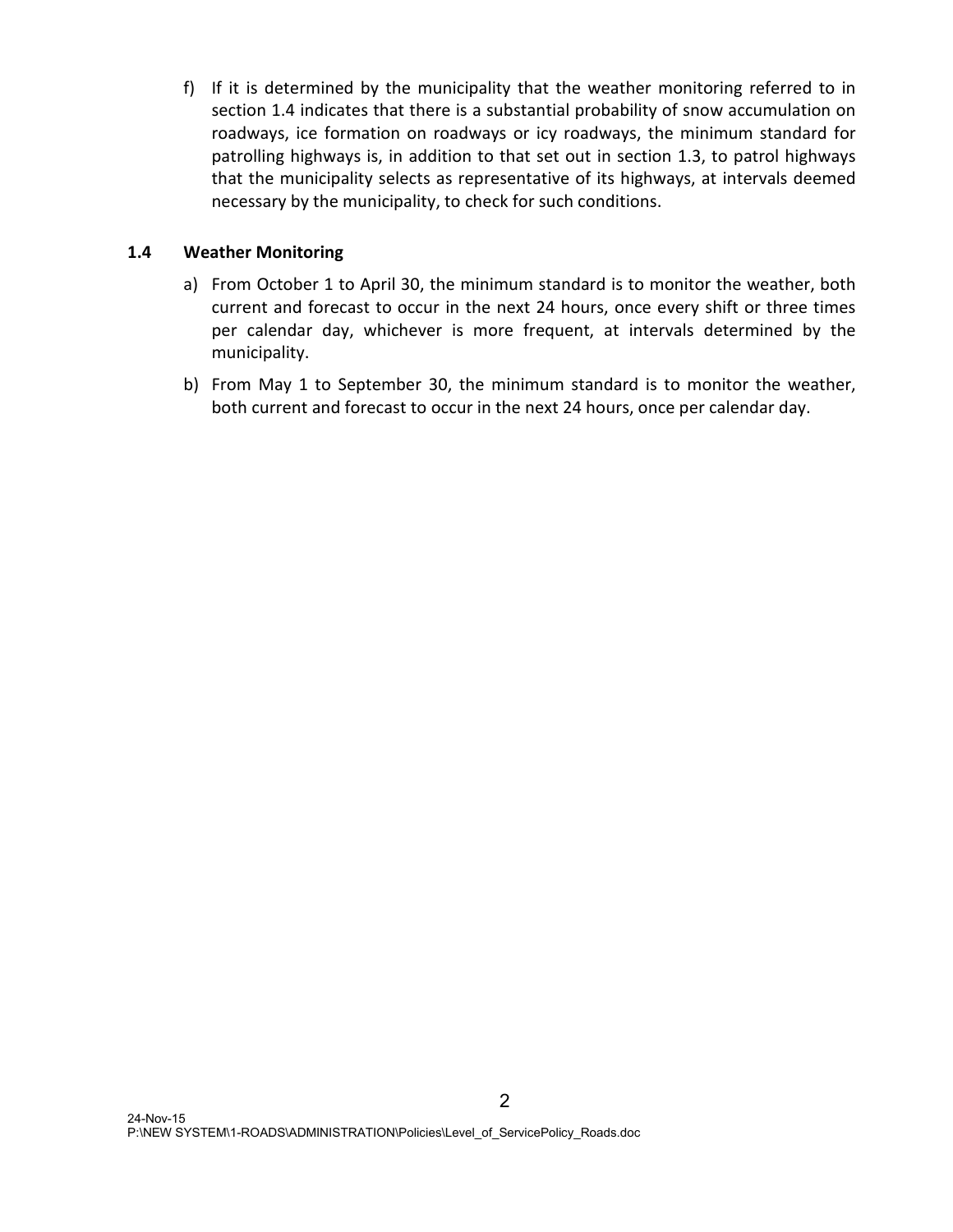## Section 2.0 – Plowing and Sanding/Salting

#### 2.1 Introduction

The Township of The Archipelago will provide a level of service for Winter Road Conditions that meets the Minimum Maintenance Standards O. Reg. 239/02 Sections 4 and 5, under The Municipal Act 2001.

Road classifications are in accordance with O. Reg. 239/02. There are currently no Class 1,2,3 or Class 4 highways within the jurisdiction of the Township of The Archipelago.

The Township of The Archipelago recognizes that severe weather conditions may occur that could prevent the attainment of the Level of Service specified in this policy. The Public Works department must work within the available resources and in such a manner to protect the safety of employees and the public.

## 2.2 Definitions

*"season when the municipality performs winter highway maintenance"* means that period of time from early November to the end of March of the following year in accordance with O. Reg. 239/02. The Township of The Archipelago may extend the season to mid-April when weather conditions create a demand for additional winter maintenance.

*"highway"* means a common and public highway maintained by the Township of The Archipelago and includes any bridge, trestle, viaduct or other structure forming part of the highway.

*"roadway"* means the part of the highway that is improved, designed or ordinarily used for vehicular traffic, but does not include the shoulder.

*"snow accumulation"* means the natural accumulation of any of the following that, alone or together, covers more than half a lane width of a roadway:

- 1. Newly-fallen snow
- 2. Wind-blown snow
- 3. Slush

*"ice"* means all kinds of ice, however formed

#### 2.3 Operations Description

#### 2.3.1 Snow Plowing

a) The Municipality will deploy snow clearing resources to address the snow accumulation, as soon as practicable, after becoming aware of the fact that the snow accumulation on a roadway is greater than the depth set out in Table 2A.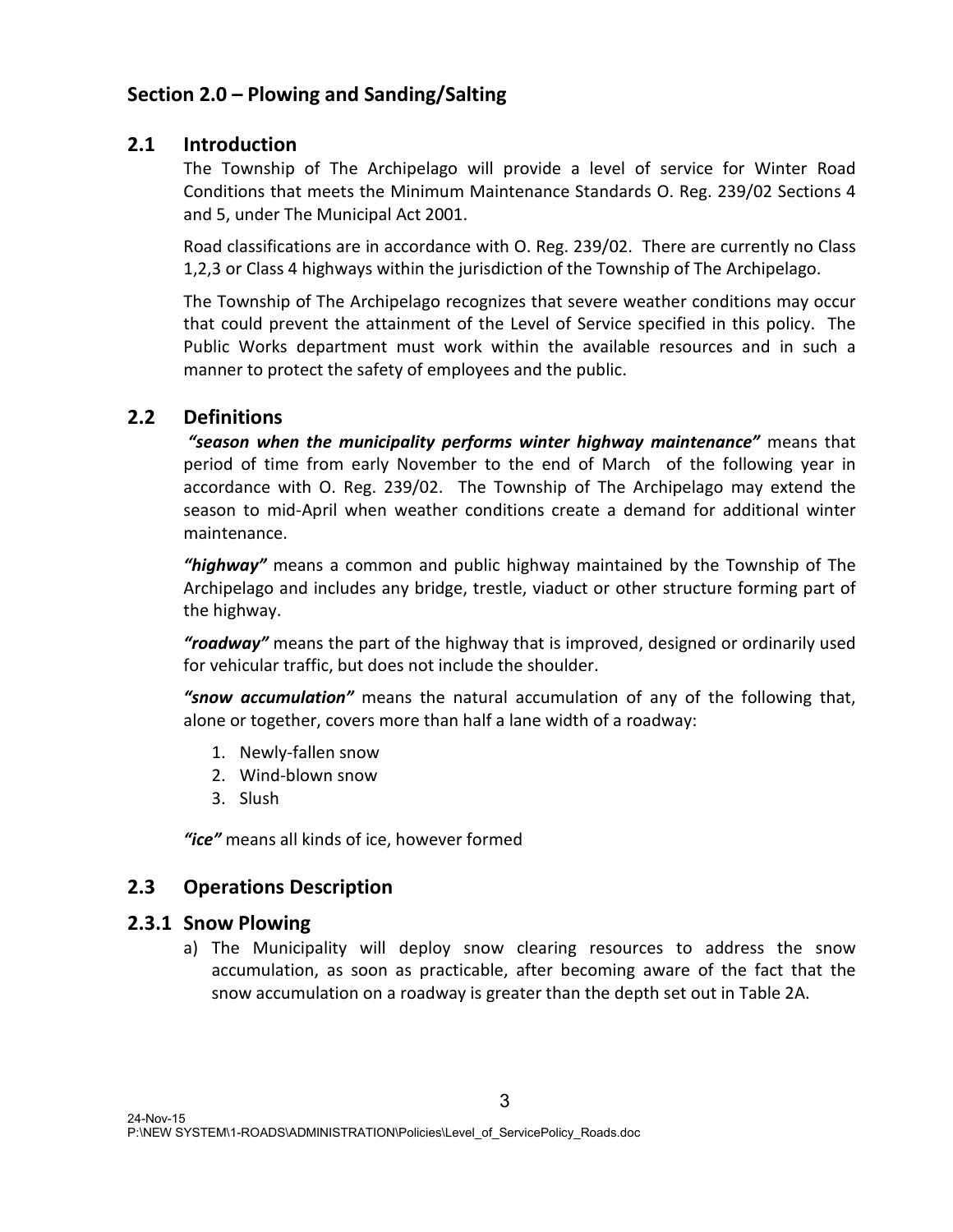- b) after the snow accumulation has ended, to address the snow accumulation so as to reduce the snow to a depth less than or equal to the depth set out in the Table within the time set out in the Table,
	- (i) to provide a minimum lane width of the lesser of three metres for each lane or the actual lane width, or
	- (ii) on a Class 5 highway with two lanes, to provide a total width of at least five metres.
- c) If the depth of snow accumulation on a roadway is less than or equal to the depth set out in the Table to this section, the roadway is deemed to be in a state of repair with respect to snow accumulation.
- d) The depth of snow accumulation on a roadway may be determined by a municipal employee, agent or contractor, whose duties or responsibilities include one or more of the following:
	- (i) Patrolling highways.
	- (ii) Performing highway maintenance activities.
	- (iii) Supervising staff who perform activities described in paragraph 1 or 2.
- e) The depth of snow accumulation on a roadway may be determined by,
	- (i) performing an actual measurement;
	- (ii) monitoring the weather; or
	- (iii) performing a visual estimate.
- f) For the purposes of this section, addressing snow accumulation on a roadway may include, but is not limited to,
	- (i) plowing the roadway;
	- (ii) salting the roadway;
	- (iii) applying abrasive materials to the roadway; or
	- (iv) any combination of the methods described in clauses (i), (ii) and iii).
- g) This section does not apply to that portion of the roadway designated for parking.
- h) Table 2A: Snow Accumulation shown below contains the minimum maintenance standards specified in O. Reg 239/02 under the Municipal Act.

#### Table 2A: Snow Accumulation

| Classes of Highway | Depth           | Time for Removal |
|--------------------|-----------------|------------------|
| 5 and 6            | $10 \text{ cm}$ | 24 hours         |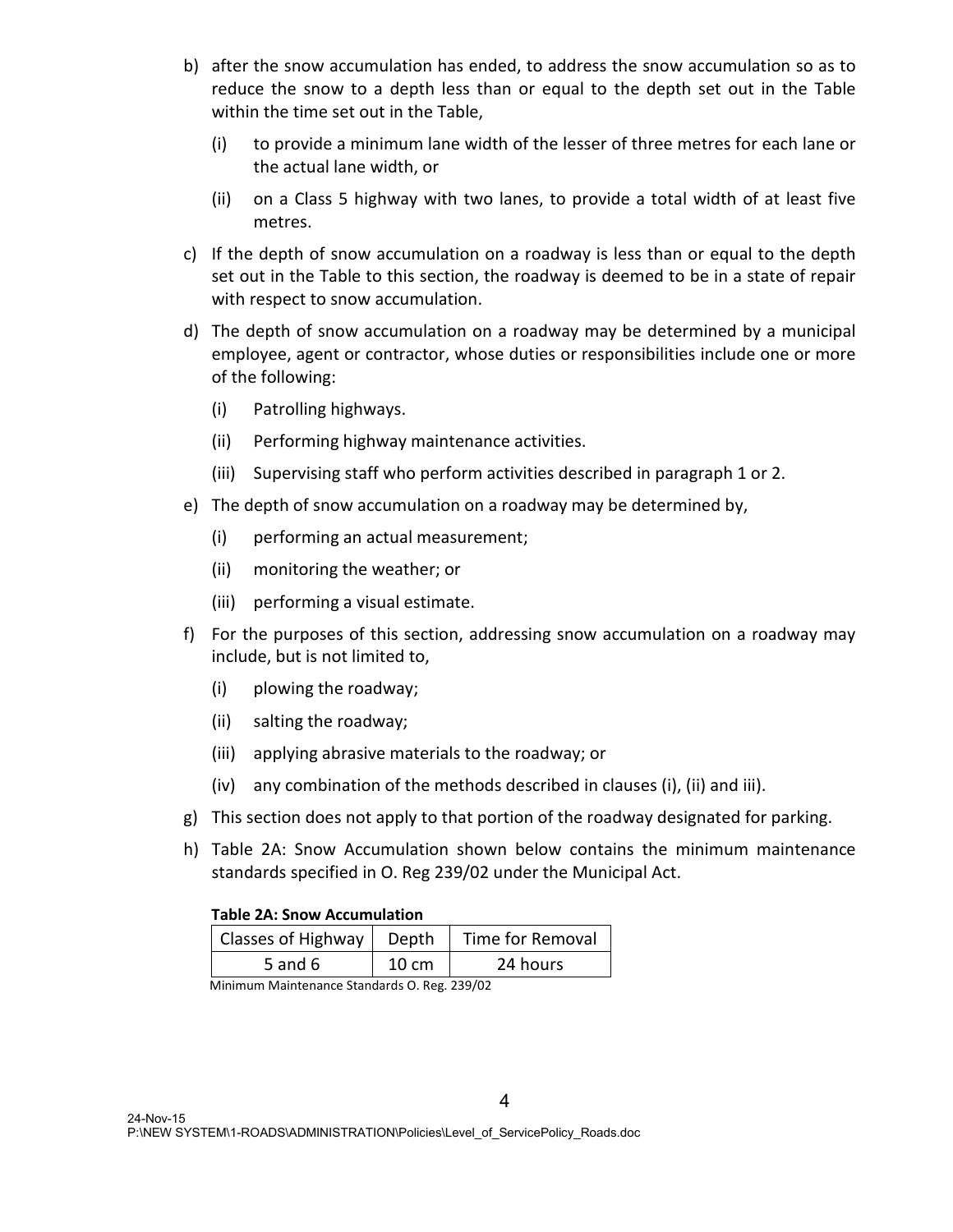### 2.3.2 Sanding/Salting

- a) The minimum standard for the prevention of ice formation on roadways is doing the following in the 24-hour period preceding an alleged formation of ice on a roadway:
	- (i) Monitor the weather in accordance with section 1.4.
	- (ii) Patrol in accordance with section 1.3.
	- (iii) If the municipality determines, as a result of its activities under paragraph 1 or 2, that there is a substantial probability of ice forming on a roadway, treat the roadway to prevent ice formation within the time set out in Table 2B to this section, starting from the time that the municipality determines is the appropriate time to deploy resources for that purpose.
- b) If the municipality meets the minimum standard set out in subsection (1) and, despite such compliance, ice forms on a roadway, the roadway is deemed to be in a state of repair until the earlier of,
	- (i) the time that the municipality becomes aware of the fact that the roadway is icy; or
	- (ii) the applicable time set out in the Table to this section for treating the roadway to prevent ice formation expires.
	- (iii) the minimum standard for treating icy roadways after the municipality becomes aware of the fact that a roadway is icy is to treat the icy roadway within the time set out in Table 2B to this section, and an icy roadway is deemed to be in a state of repair until the applicable time set out in Table 2B for treating the icy roadway expires.
	- (iv) for the purposes of this section, treating a roadway means applying material to the roadway, including but not limited to, salt, sand or any combination of salt and sand.
- c) The Municipality treats icy roadways in accordance with Table 2B for vehicular traffic. Maintenance for pedestrian purposes is not performed on roadways.

#### Table 2B: Icy Roadways

|         | Classes of Highway   Time for Treatment |
|---------|-----------------------------------------|
| 5 and 6 | 16 hours                                |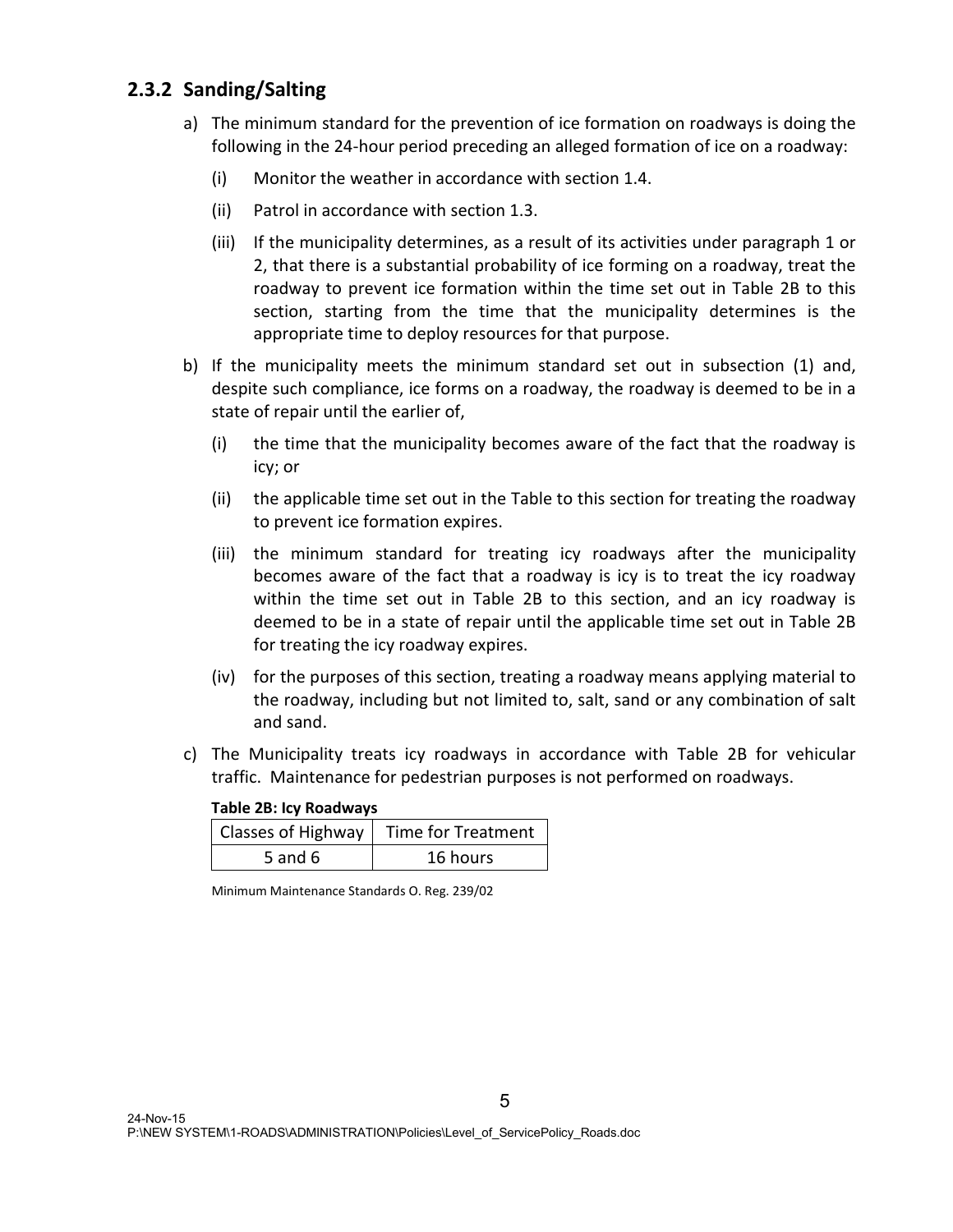## Section 3.0 – Road Surface Conditions

#### 3.1 Introduction

The Township of The Archipelago will provide a level of service for Road Surface Conditions that meets the Minimum Maintenance Standards O. Reg. 239/02 Section 6, 7, 8, 9 and 16(1), under The Municipal Act 2001.

Road classifications are in accordance with O. Reg. 239/02. There are currently no Class 1,2,3 or Class 4 highways within the jurisdiction of the Township of The Archipelago.

### 3.2 Definitions

*"day"* means a 24-hour period.

*"debris"* means any material (except snow, slush or ice) or object on a roadway, that is not an integral part of the road way or has not been intentionally placed on the roadway by a municipality, and that is reasonably likely to cause damage to a motor vehicle or to injure a person in a motor vehicle.

*"highway"* means a common and public highway maintained by the Township of The Archipelago and includes any bridge, trestle, viaduct or other structure forming part of the highway.

*"roadway"* means the part of the highway that is improved, designed or ordinarily used for vehicular traffic, but does not include the shoulder.

*"shoulder drop-off"* means the vertical differential, where the paved surface of the roadway is higher than the surface of the shoulder, between the paved surface of the roadway and the paved or non-paved surface of the shoulder.

*"surface discontinuity"* means a vertical discontinuity creating a step formation at joints or cracks in the paved surface of the roadway, including bridge deck joints, expansion joints and approach slabs to a bridge.

## 3.3 Operations Description

#### 3.3.1 Potholes

- a) The majority of pothole formations occur during the freeze/thaw cycles in spring and fall. Regular maintenance including spray patching and grading, is performed immediately following these cycles to prevent the formation of potholes.
- b) Potholes that are identified during routine patrols will be scheduled for repair as soon as practicable to prevent further degradation of the road surface structure and within the minimum maintenance standards detailed in sections c) and d) below.
- c) If a pothole exceeds both the surface area and depth set out in Table 3A, 3B, or 3C the Township of The Archipelago will repair the pothole within the time set out in Table 3A, 3B, or 3C as appropriate, after becoming aware of the condition.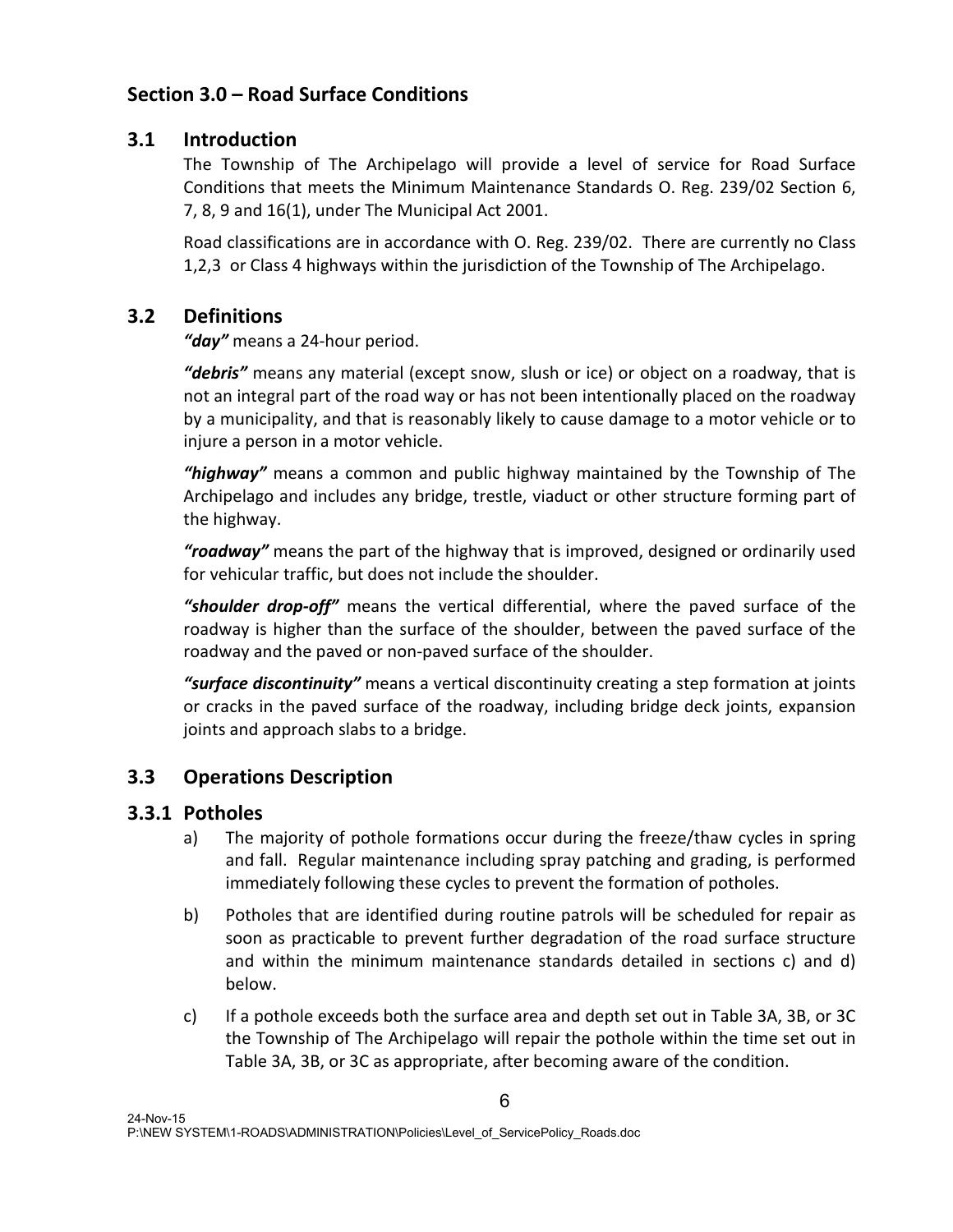d) A pothole shall be deemed to be in a state of repair if its surface area or depth is less than or equal to that set out in Table 3A, 3B, or 3C as appropriate.

| Classes of Highway   Surface Area |         |      | Depth   Time for Completion of Repair |
|-----------------------------------|---------|------|---------------------------------------|
| 5 and 6                           | 1000 cm | 8 cm | 30 days                               |

Minimum Maintenance Standards O. Reg. 239/02

#### Table 3B: Potholes on Non-Paved Surface of Roadway

| Classes of Highway   Surface Area |         | Depth           | Time for Completion of Repair |
|-----------------------------------|---------|-----------------|-------------------------------|
| 5 and $6$                         | 1500 cm | $12 \text{ cm}$ | 30 days                       |

Minimum Maintenance Standards O. Reg. 239/02

#### Table 3C: Potholes on Paved or Non-Paved Surface of Shoulder

| Classes of Highway   Surface Area   Depth |         |       | Time for Completion of Repair |
|-------------------------------------------|---------|-------|-------------------------------|
| 5 and $6$                                 | 1500 cm | 12 cm | 60 days                       |

Minimum Maintenance Standards O. Reg. 239/02

#### 3.3.2 Shoulder Drop-offs

- a) Regular shoulder grading is performed during spring and fall, when time and resources permit, to prevent the formation of shoulder drop-off.
- b) Problem areas are identified through routine patrolling and historical data. Shoulder grading is performed in these areas at an increased frequency appropriate to the requirements of each area.
- c) A shoulder drop-off condition that is identified during routine patrols will be scheduled for shoulder grading as soon as practicable to prevent further degradation of the road surface structure and within the minimum maintenance standards detailed in sections d) and e) below.
- d) If a shoulder drop-off is deeper, for a continuous distance of 20 metres or more, than the depth set out in Table 3D, the Township of The Archipelago will repair the shoulder drop-off within the time set out in the Table after becoming aware of the condition.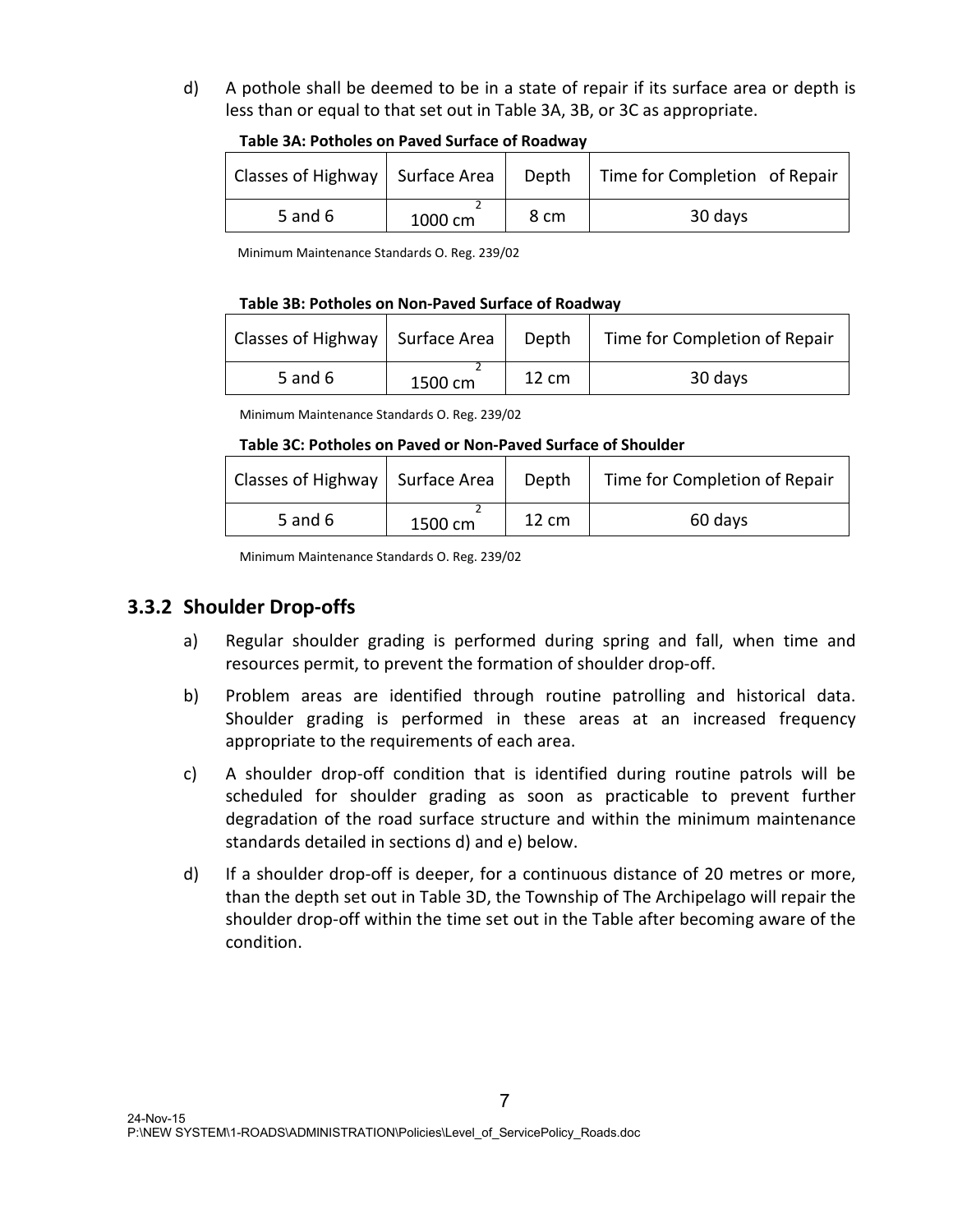e) A shoulder drop-off shall be deemed to be in a state of repair if its depth is less than or equal to that set out in Table 3D.

| <b>Table 3D: Shoulder Drop-offs</b> |  |  |  |  |
|-------------------------------------|--|--|--|--|
|-------------------------------------|--|--|--|--|

| Classes of Highway | Depth | Time for Completion of Repair |
|--------------------|-------|-------------------------------|
| 5 and 6            | 8 cm  | 30 days                       |

Minimum Maintenance Standards O. Reg. 239/02

## 3.3.3 Cracks

- a) The majority of cracks occur during the freeze/thaw cycles in spring and fall. Regular maintenance including patching, is performed immediately following these cycles to prevent the formation of cracks.
- b) Cracks that are identified during routine patrols will be scheduled for repair as soon as practicable to prevent further degradation of the road surface structure and within the minimum maintenance standards detailed in sections c) and d) below.
- c) If a crack on the paved surface of a roadway is greater, for a continuous distance of three metres or more, than both the width and depth set out in Table 3E, the Township of The Archipelago will repair the crack within the time set out in the Table after becoming aware of the condition.
- d) A crack shall be deemed to be in a state of repair if its width or depth is less than or equal to that set out in the Table.

| Classes of Highway | Width | Depth | Time for Completion of Repair |  |  |
|--------------------|-------|-------|-------------------------------|--|--|
| 5 and 6            | 5 cm  | 5 cm  | 180 days                      |  |  |

#### Table 3E: Cracks

Minimum Maintenance Standards O. Reg. 239/02

#### 3.3.4 Debris

a) If there is debris on a roadway, the Township of The Archipelago will remove the debris as soon as practicable after becoming aware of the condition.

#### 3.3.5 Road Discontinuities

- a) The majority of road discontinuities occur during the freeze/thaw cycles in spring and fall. Most road discontinuities are temporary conditions, caused by frost heave. Road discontinuities found during the freeze/thaw cycle will be identified with a warning sign and monitored for potential repairs.
- b) Regular maintenance including patching and grading, is performed immediately following these cycles to repair any permanent surface discontinuities.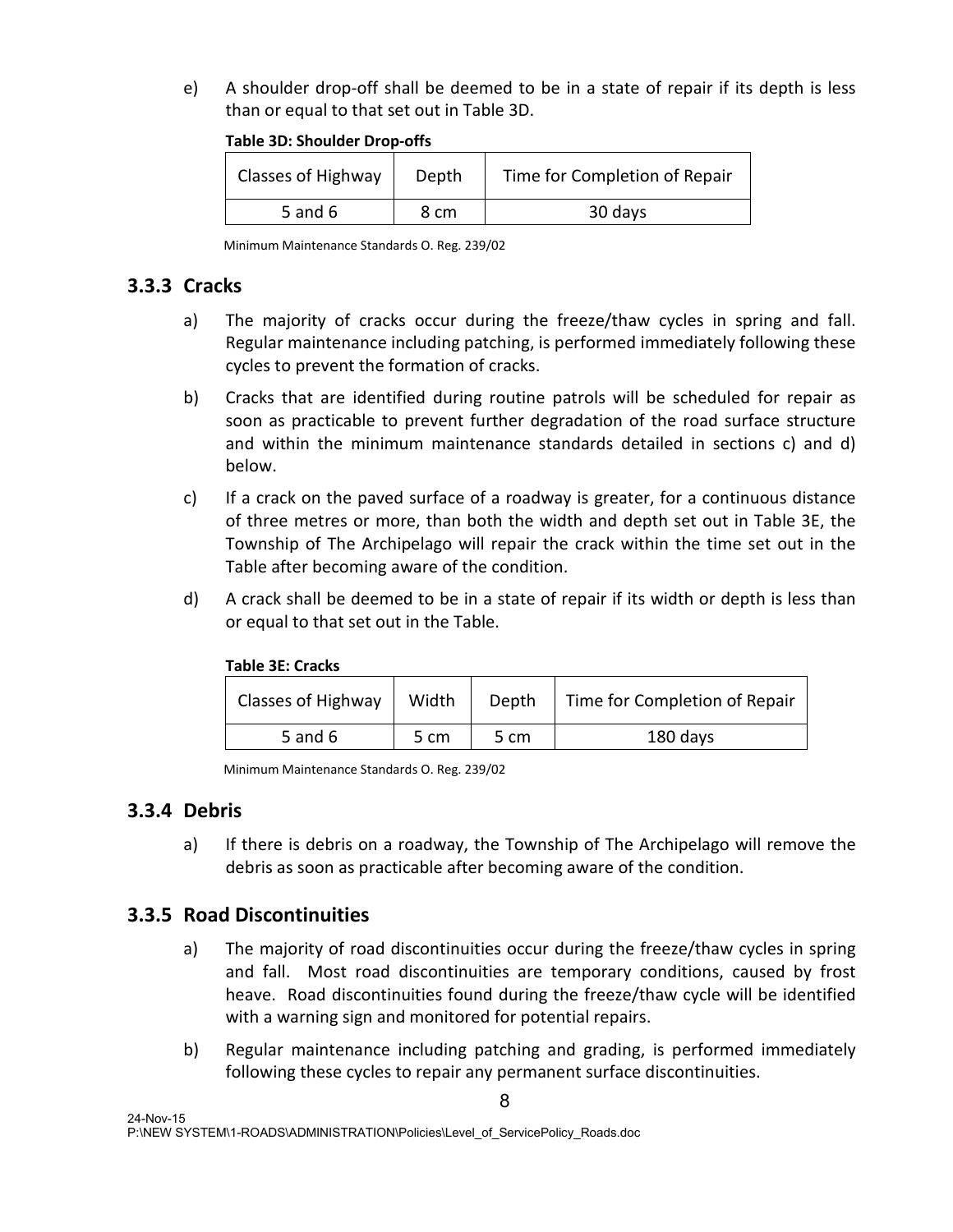- c) Surface discontinuities that are identified during routine patrols will be scheduled for repair as soon as practicable to prevent further degradation of the road surface structure and within the minimum maintenance standards detailed in section e) below.
- d) If a surface discontinuity, (other than a surface discontinuity on a bridge deck) exceeds the height set out in Table 3F, the Township of The Archipelago will repair the surface discontinuity within the time set out in the Table after becoming aware of the condition.
- e) A surface discontinuity on a roadway, other than a surface discontinuity on a bridge deck, is deemed to be in a state of repair if its height is less than or equal to the height set out in the Table to this section.

#### *Table 3F: Surface Discontinuities*

| Classes of Highway | Height | Time for Completion of Repair |
|--------------------|--------|-------------------------------|
| 5 and 6            | 5 cm   | 21 days                       |

Minimum Maintenance Standards O. Reg. 239/02

#### 3.3.6 Dust Control

- a) Dust control is a regular treatment program applied annually to gravel and dirt roads.
- b) Due to the high cost of dust suppressants, the treatment is not repeated during the year so the application must be timed to provide optimum coverage for the season. The dust suppressants are generally applied in early summer.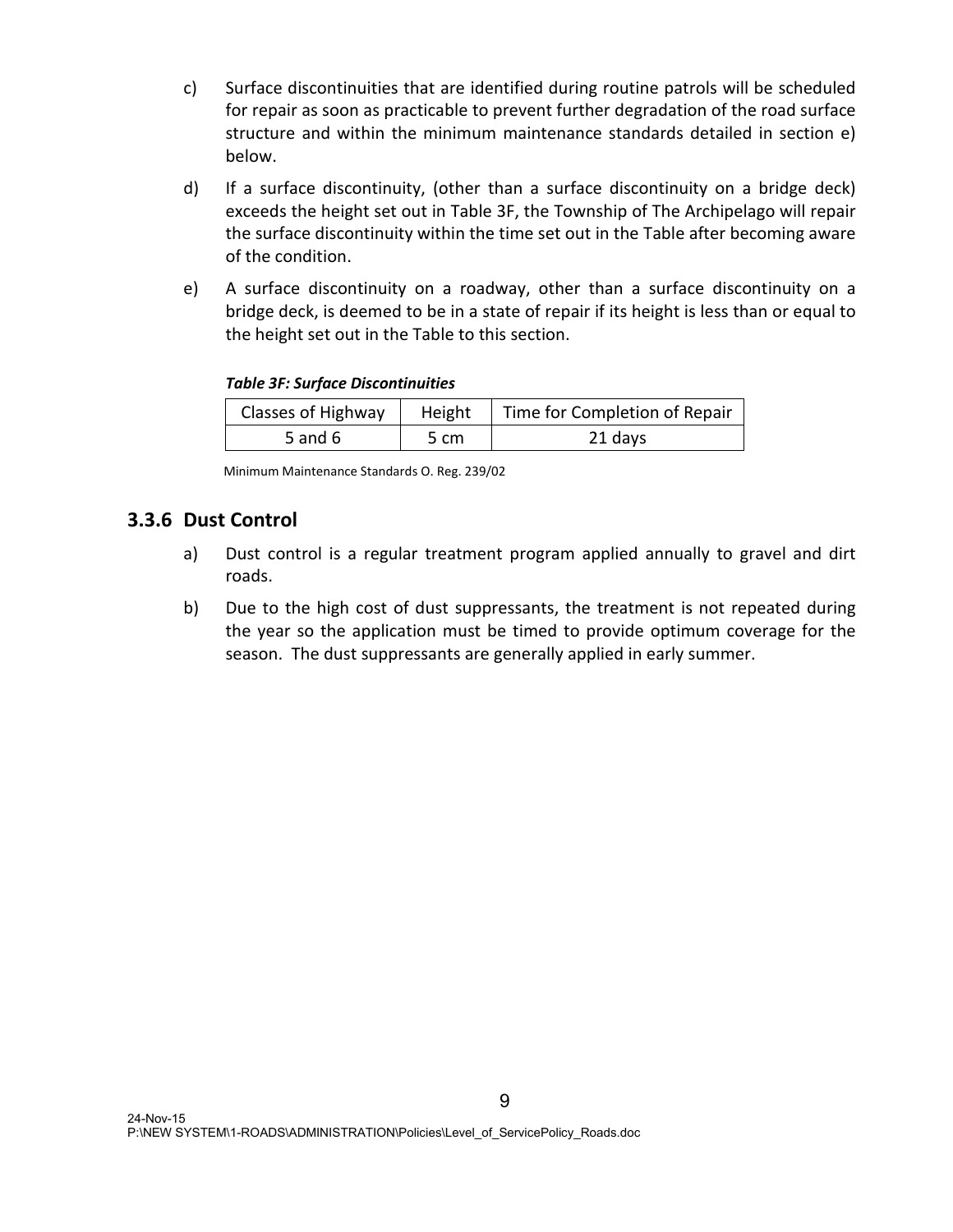## Section 4.0 – Street Lights (Luminaires)

#### 4.1 Introduction

The Township of The Archipelago will provide a level of service for streetlights that meets the Minimum Maintenance Standards O. Reg. 239/02 Section 10 under the Municipal Act 2001.

Road classifications are in accordance with O. Reg. 239/02. There are currently no Class 1,2,3 or Class 4 highways within the jurisdiction of the Township of The Archipelago.

#### 4.2 Definitions

*"day"* means a 24-hour period.

*"highway"* means a common and public highway maintained by the Township of The Archipelago and includes any bridge, trestle, viaduct or other structure forming part of the highway.

*"streetlight"* means the complete lighting unit consisting of a lamp and the parts designed to distribute the light, to position or protect the lamp and to connect the lamp to the power supply. (Regulation 239/02 uses the term Luminaires.)

#### 4.3 Operations Description

- a) Streetlights will be scheduled for repair when the Municipality becomes aware that it is not functioning.
- b) Streetlights located in a high traffic area may be immediately scheduled for repair at the discretion of the Director of Public Works.
- c) In addition the level of service specified in sections a) and b), streetlights will be repaired to the Minimum Maintenance Standards O.Reg 239/02.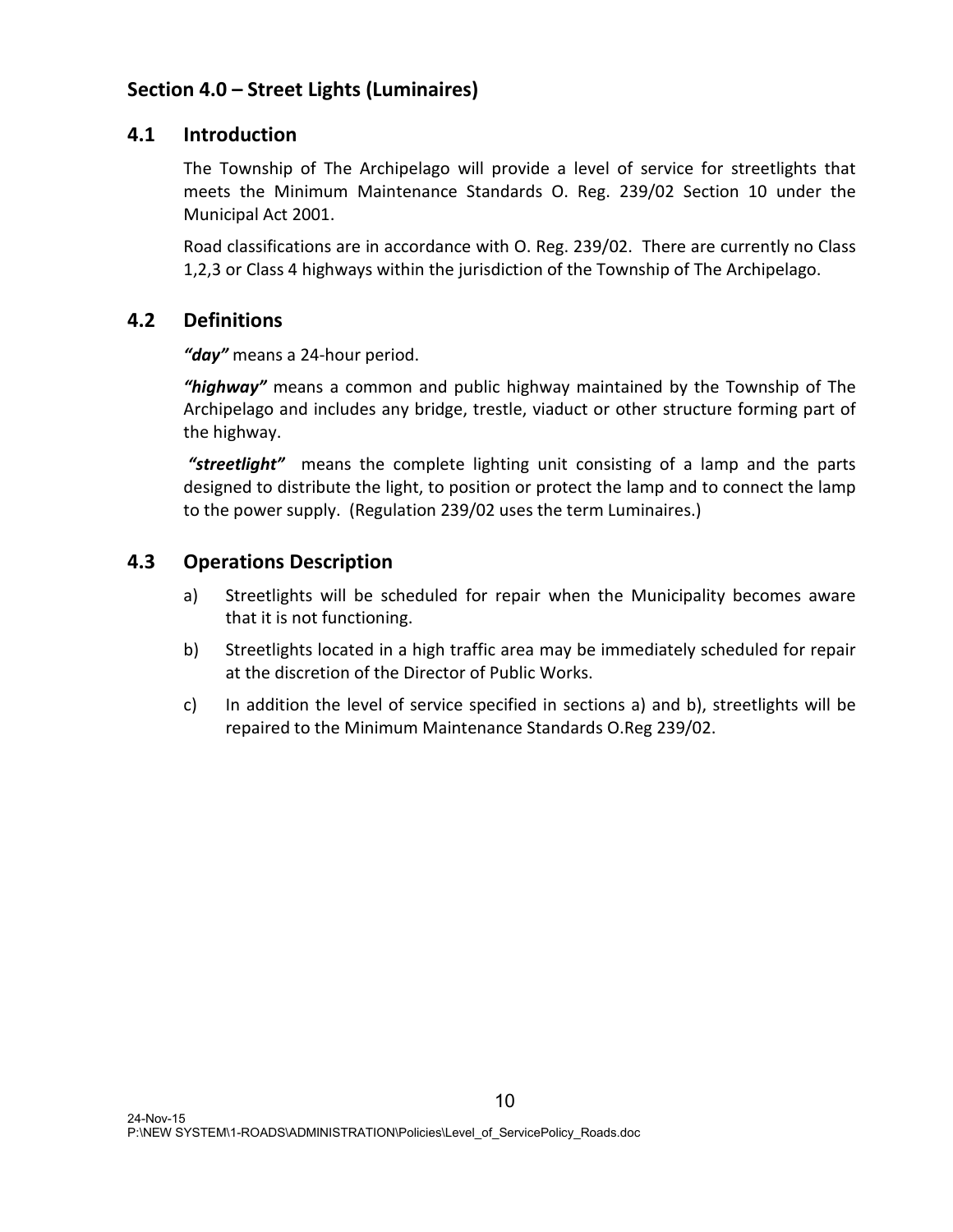### Section 5.0 – Signs

#### 5.1 Introduction

The Township of The Archipelago will provide a level of service for signs that meets the Minimum Maintenance Standards O. Reg. 239/02 Sections 11 and 12 under the Municipal Act 2001.

Road classifications are in accordance with O. Reg. 239/02. There are currently no Class 1,2,3 or Class 4 highways within the jurisdiction of the Township of The Archipelago.

#### 5.2 Definitions

*"day"* means a 24 hour period.

*"highway"* means a common and public highway and includes any bridge, trestle, viaduct or other structure forming part of the highway.

*"regulatory sign"* means a traffic sign advising drivers of action they should or must do (or not do), under a given set of circumstances.

*"warning sign"* means a sign which indicates conditions on or adjacent to a highway or street that are actually or potentially hazardous to traffic operations.

#### 5.3 Operations Description

- a) The minimum standard for the frequency of inspecting signs of a type listed below to check to see that they meet the retro-reflectivity requirements of the Ontario Traffic Manual is once per calendar year, with each inspection taking place not more than 16 months from the previous inspection.
- b) A sign that has been inspected in accordance with section a) is deemed to be in a state of repair with respect to the retro-reflectivity requirements of the Ontario Traffic Manual until the next inspection in accordance with that section, provided that the municipality does not acquire actual knowledge that the sign has ceased to meet these requirements.
- c) If any sign of a type listed below is illegible, improperly oriented, obscured or missing, the minimum standard is to deploy resources as soon as practicable after becoming aware of the fact to repair or replace the sign.
	- Checkerboard
	- Curve sign with advisory speed tab
	- Do not enter
	- Load Restricted Bridge
	- Low Bridge
	- Low Bridge Ahead
	- One Way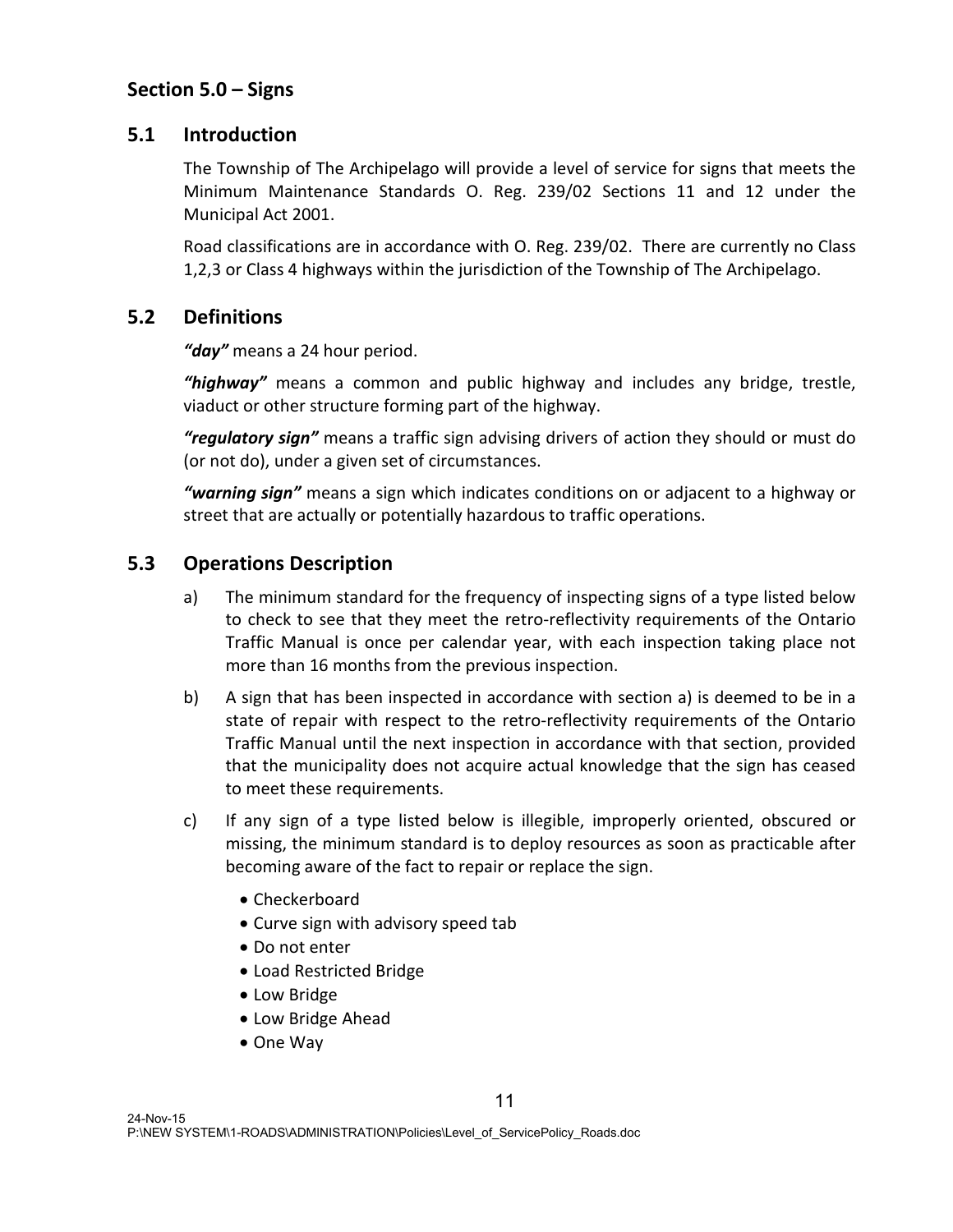- School Zone Speed Limit
- Stop
- Stop Ahead
- Stop Ahead, New
- Traffic Signal Ahead, New
- Two-Way Traffic Ahead
- Wrong Way
- Yield
- Yield Ahead
- Yield Ahead, New
- d) The minimum standard for the frequency of inspecting regulatory signs or warning signs to check to see that they meet the retro-reflectivity requirements of the Ontario Traffic Manual is once per calendar year, with each inspection taking place not more than 16 months from the previous inspection.
- e) A regulatory sign or warning sign that has been inspected in accordance with section d) is deemed to be in a state of repair with respect to the retro-reflectivity requirements of the Ontario Traffic Manual until the next inspection in accordance with that subsection, provided that the municipality does not acquire actual knowledge that the sign has ceased to meet these requirements.
- f) If a regulatory sign or warning sign is illegible, improperly oriented, obscured or missing, the minimum standard is to repair or replace the sign within the time set out in Table 5A to this section after becoming aware of the fact.
- g) In this section, *"regulatory sign"* and *"warning sign"* have the same meanings as in the Ontario Traffic Manual, except that they do not include a sign listed in subsection 11((2) of this Regulation.

#### Table 5A: Regulatory and Warning Signs

| Classes of Highway | Time for Completion of Repair |
|--------------------|-------------------------------|
| 5 and 6            | 30 days                       |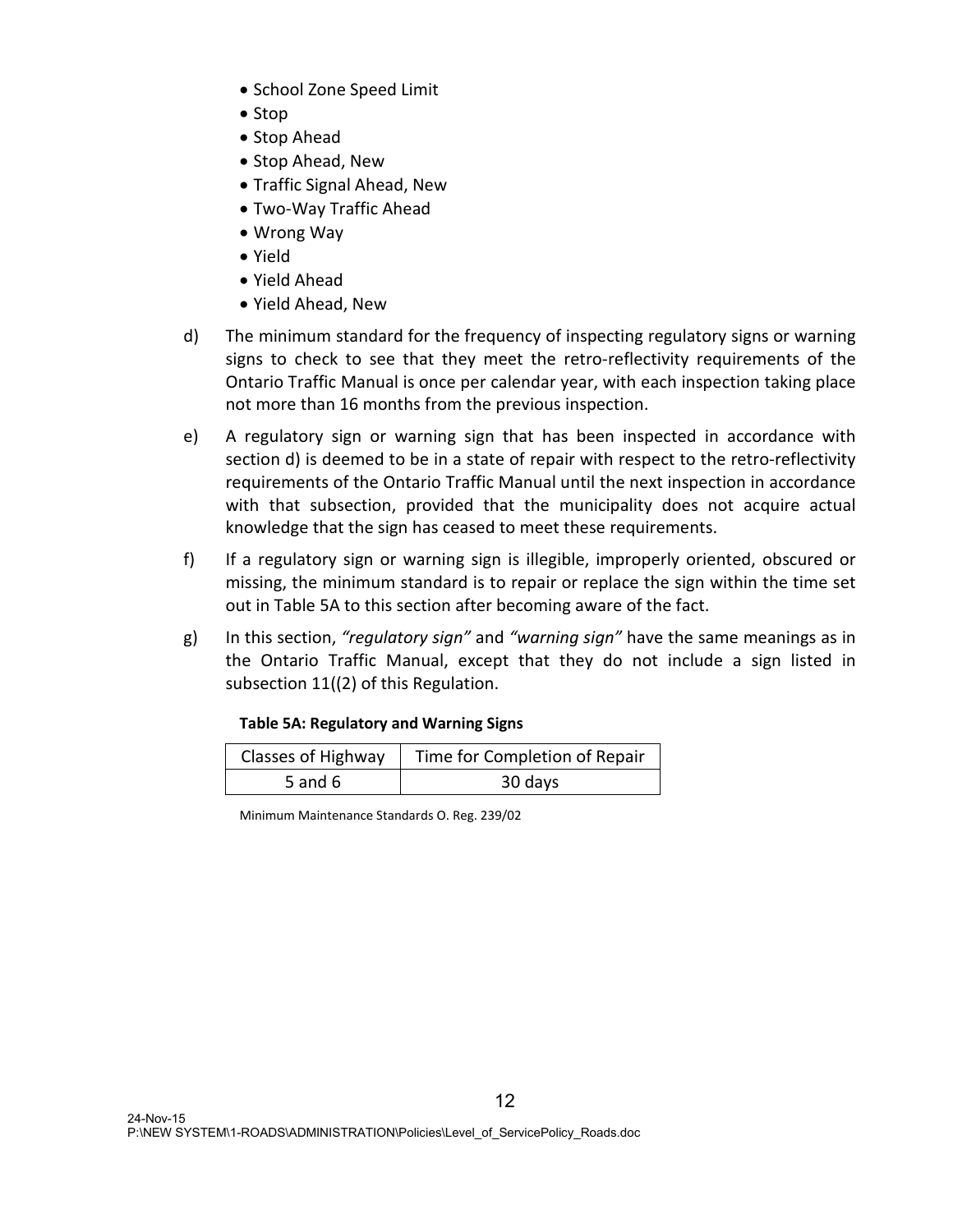## Section 6.0 – Bridges

#### 6.1 Introduction

The Township of The Archipelago will provide a level of service for Bridges that meets the Minimum Maintenance Standards O. Reg. 239/02 Section 15 and 16 under the Municipal Act 2001.

Road classifications are in accordance with O. Reg. 239/02. There are currently no Class 1,2,3 or Class 4 highways within the jurisdiction of the Township of The Archipelago.

#### 6.2 Definitions

*"bridge deck spall"* means a cavity left by one or more fragments detaching from the paved surface of the roadway or shoulder of a bridge.

*"day"* means a 24-hour period.

*"highway"* means a common and public highway maintained by the Township of The Archipelago and includes any bridge, trestle, viaduct or other structure forming part of the highway.

*"surface discontinuity"* means a vertical discontinuity creating a step formation at joints or cracks in the paved surface of the roadway, including bridge deck joints, expansion joints and approach slabs to a bridge.

#### 6.3 Operations Description

- a) The majority of bridge deck spalls occur during the freeze/thaw cycles in spring and fall. Regular maintenance including patching is performed immediately following these cycles to prevent the formation of further spalls.
- b) Bridge deck spalls that are identified during routine patrols will be scheduled for repair as soon as practicable to prevent further degradation of the bridge surface structure and within the minimum maintenance standards detailed in section c) below.
- c) If a bridge deck spall exceeds both the surface area and depth set out in Table 6A below, the spall will be repaired, within the time specified in Table A after becoming aware of the condition.
- d) The bridge deck spall is deemed to be in a state of repair if its surface area or depth is less than or equal to that set out in Table 6A.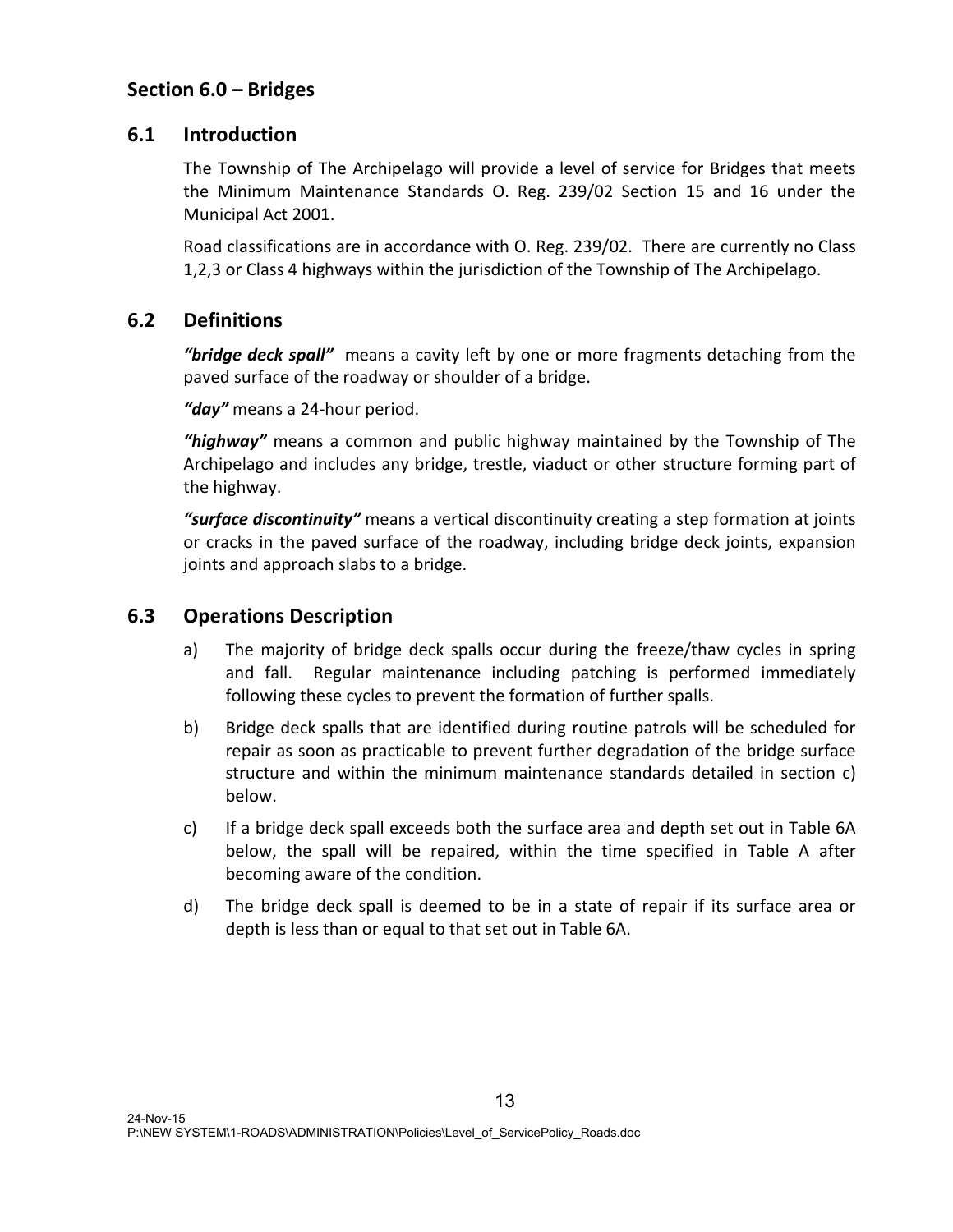- e) If the surface discontinuity on a bridge deck exceeds 5 cm, the condition will be repaired as soon as practicable after becoming aware of the condition.
- f) A surface discontinuity on a bridge deck is deemed to be in a state of repair if its height is less than or equal to five centimetres.

#### Table 6A: Bridge Deck Spalls

|         |          |      | Classes of Highway   Surface Area   Depth   Time for Completion of Repair |
|---------|----------|------|---------------------------------------------------------------------------|
| 5 and 6 | 1,000 cm | 8 cm | 7 days                                                                    |